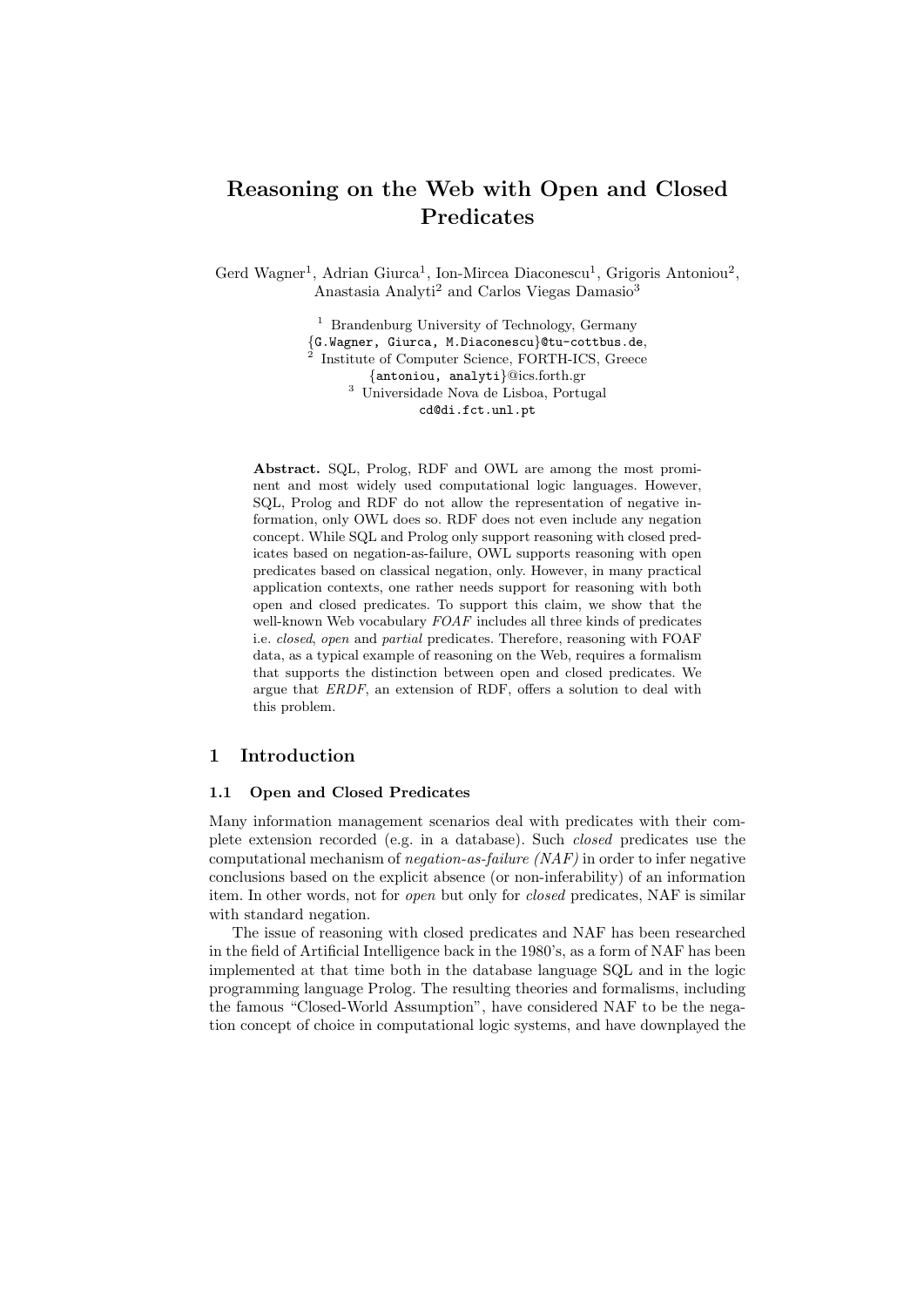significance of "open-world" reasoning with classical negation. 20 years later, however, a computational logic concept of classical negation has been chosen and implemented in a prominent computational logic formalism, viz the Web ontology language OWL [10]. While SQL and Prolog have a nonmonotonic computational logic semantics and support only closed predicates, OWL is based on a computational fragment of classical logic and therefore supports only open predicates. However, in many practical application contexts, one rather needs support for reasoning with both open and closed predicates.

#### 1.2 Total and Partial Predicates

In fact, in addition to the distinction between *open* and *closed* predicates, it is useful to make another distinction between *total* and *partial* predicates. All these distinctions are related to the semantics of negative information and negation. The distinction between total and partial predicates is supported by partial logic (see [9]), which comes in different versions (with either 3 or 4 truth values) and can be viewed as a refinement of classical logic allowing both truth value gaps and truth value clashes. The law of the excluded middle only holds for total, but not for partial predicates. Both closed and open predicates are total. Consequently we obtain three kinds of predicates, as described in the following table:

|         |     | NAF=NEG LEM (Law of Excluded Middle) |
|---------|-----|--------------------------------------|
| closed  | ves | ves                                  |
| open    | no  | ves                                  |
| partial | no  | no                                   |

The symbolic equation  $NAF=NEG$  denotes the condition that negation-asfailure and standard negation collapse, i.e. that both connectives are logically equivalent.

# 1.3 Three Kinds of Predicates in FOAF

A well-known example of a Web vocabulary is FOAF, the Friends of a Friend vocabulary [6], which is essentially expressed in RDFS (with a few additional constructs borrowed from OWL), and which has the purpose to create a Web of machine-readable information describing people, the links between them and the things they create and do. As examples of closed, open and partial predicates included in FOAF we consider the properties foaf:member, foaf:knows and foaf:topic interest. Of course, one could simply stipulate that these predicates have a standard classical logic semantics. But we argue that their intended meaning in natural language implies that they are better treated as closed, open, respectively partial predicates according to partial logic.

When a foaf:Group is defined, we may assume that such a definition is not made in an uncontrolled distributed manner, but rather in a controlled way where one specific person (or agent) has the authority to define the group, typically in the context of an organization that empowers the agent to do so.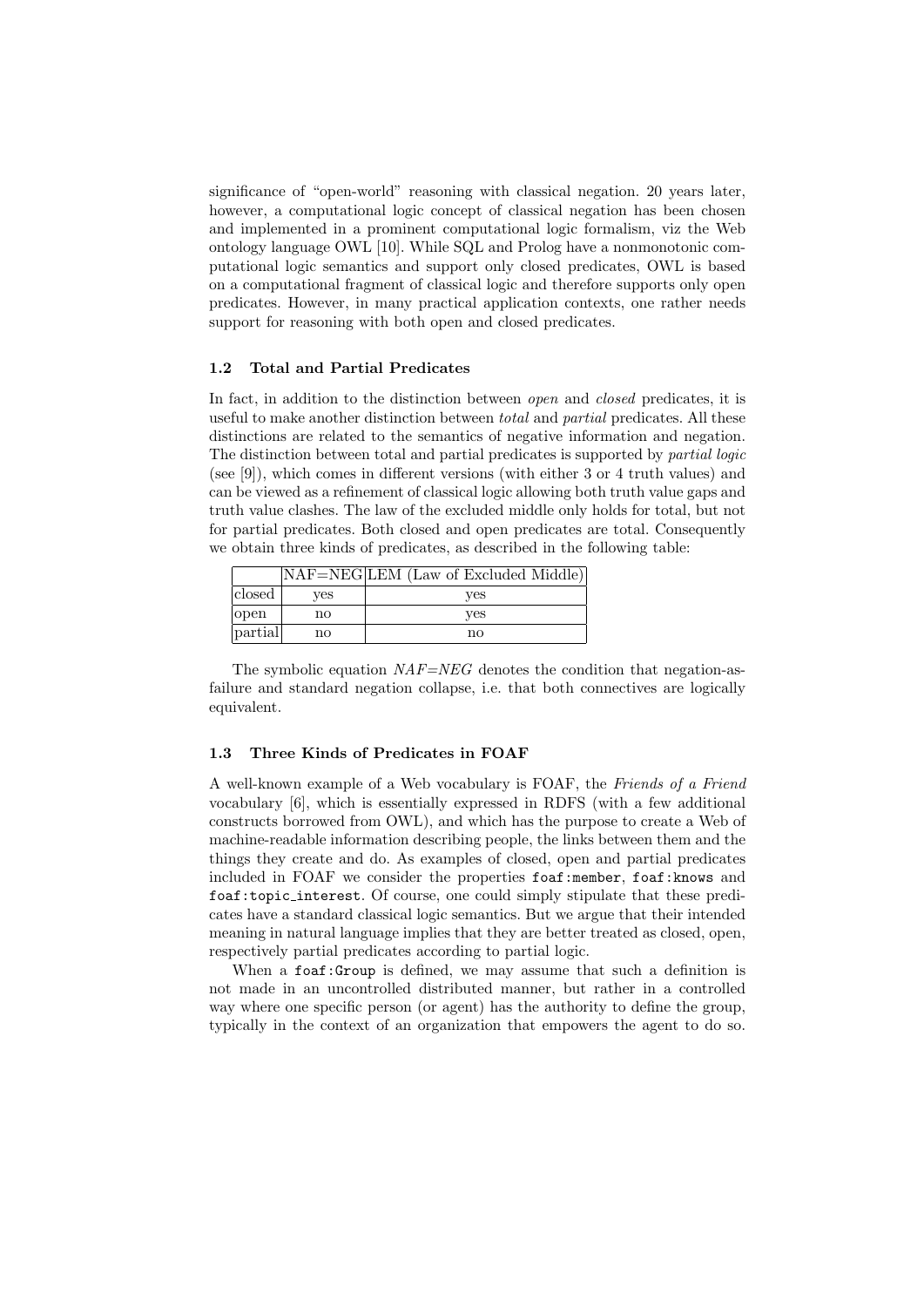In this case, it is natural to consider the definition of the group membership to be a complete specification, and, consequently, to consider the foaf: member property to be a closed predicate. For the following example,

```
<foaf:Group rdf:ID="http://tu-cottbus.de/lit/erdf-team">
  <foaf:name>BTU Cottbus ERDF Team</foaf:name>
  <foaf:member rdf:resource="#Gerd"/>
  <foaf:member rdf:resource="#Adrian"/>
  <foaf:member rdf:resource="#Mircea"/>
</foaf:Group>
<foaf:Person rdf:ID="Gerd">
<foaf:Person rdf:ID="Adrian">
<foaf:Person rdf:ID="Mircea">
```
this would mean that we can draw the (negative) conclusion that

Grigoris is not a member of the BTU Cottbus ERDF Team

based on the absence of a fact statement that "Grigoris is a member of the BTU Cottbus ERDF Team".

In the case of the property foaf:knows, however, we could argue that the standard RDF and OWL treatment of classes and properties as open predicates is adequate, since one does normally not make a complete set of statements about all persons one knows in a FOAF file. Consequently, the absence of a fact statement that "Grigoris knows Gerd" does not justify to draw the negative conclusion that "Grigoris does not know Gerd".

Both foaf:member and foaf:knows can be considered as total predicates that are subject to the law of the excluded middle, implying that the following disjunctive statements hold:

Either Grigoris is a member of the BTU Cottbus ERDF Team or Grigoris is not a member of the BTU Cottbus ERDF Team.

Either Grigoris knows Gerd or Grigoris does not know Gerd.

In the case of the property foaf:topic interest, the situation is different. First, notice that while in the previous cases of foaf:member and foaf:knows there is no need of representing negative fact statements, we would like to be able to express both topics in which we are interested and topics in which we are definitely not interested (and would therefore prefer not to receive any news messages related to them). For instance, we may want to express the negative triple "Gerd is definitely not interested in the topic motor sports". Therefore, we should declare foaf: topic\_interest to be a partial property, which means (1) that we want to be able to represent negative fact statements along with positive fact statements involving this predicate and (2) that the law of the excluded middle does not hold for it: it is not the case that for any topic  $x$ ,

Gerd is interested in the topic  $x$  or Gerd is (definitely) not interested in the topic x.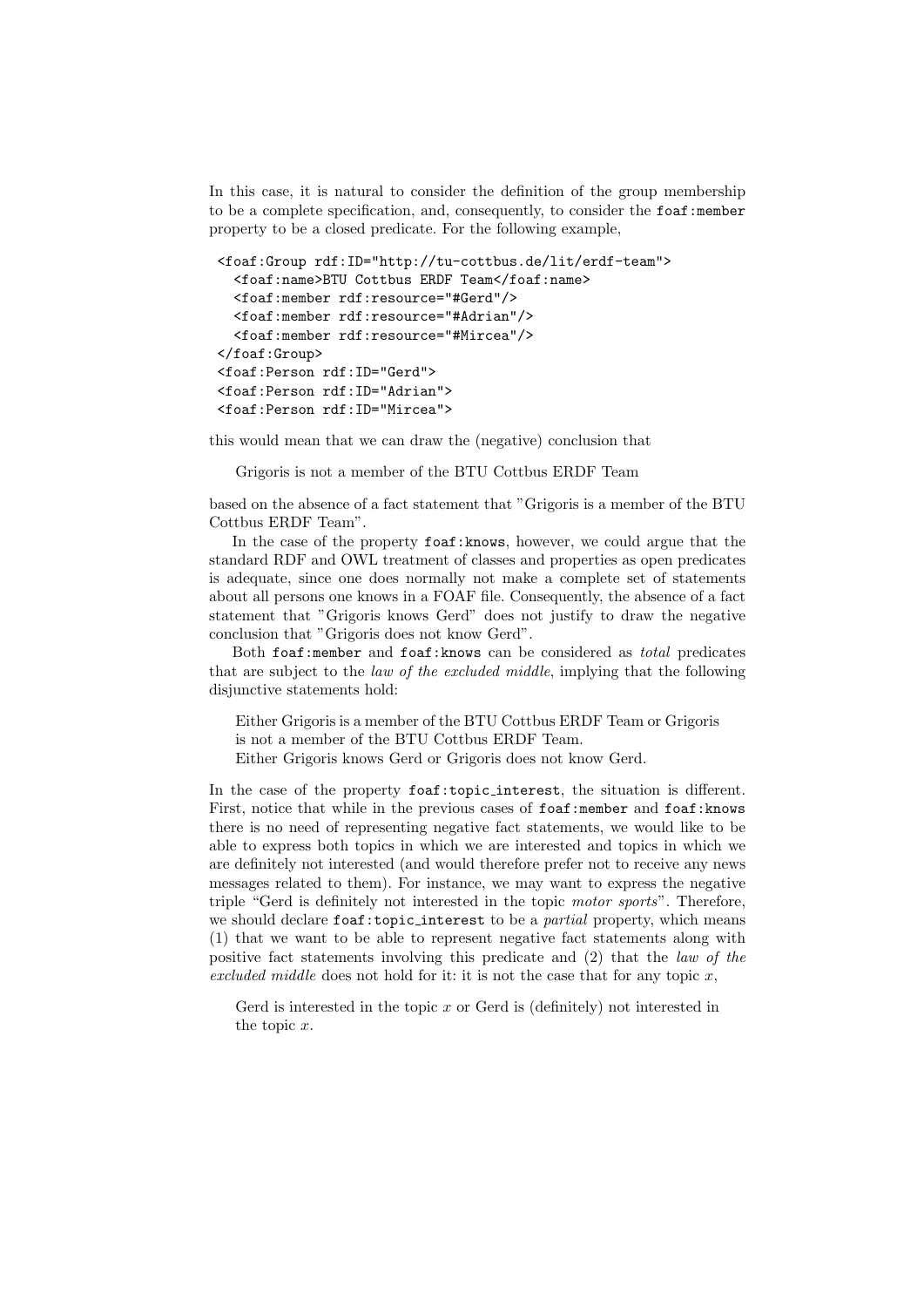There may be topics, for which it is undetermined whether Gerd is interested in them or not.

#### 1.4 Extended RDF

Since RDF(S) (see  $[7, 5, 3]$ ) does not allow to represent negative information and does not support any negation concept, we need to extend it for turning it into a suitable reasoning formalism for FOAF and similar Web vocabularies.

In [12], it was argued that a database, as a knowledge representation system, needs two kinds of negation, namely weak negation for expressing negation-asfailure (or non-truth), and strong negation for expressing explicit negative information or falsity, to be able to deal with partial information. In [13], this point was also made for the Semantic Web as a framework for knowledge representation in general, and in [1, 2] for the Semantic Web language RDF with a proposal how to extend RDF for accommodating the two negations of partial logic as well as derivation rules. The extended language, called Extended RDF, or in short ERDF, has a model-theoretic semantics that is based on partial logic [9].

### 1.5 Plan of the Paper

While the theoretical foundation of ERDF has been presented in [1, 2], the novel contributions of this paper are

- 1. an exposition and discussion of the RDF-style syntax of ERDF, and
- 2. a presentation of a case study that shows how a practical Web vocabulary (FOAF) would benefit from the extended logical features offered by ERDF (the support of two kinds of negation and three kinds of predicates).
- 3. a discussion about our current implementation of ERDF tool set, including an inference engine, and our future plans for improvements.

# 2 The ERDF Abstract Syntax

This section describes the abstract syntax of ERDF in terms of a MOF/UML metamodel that is aligned with the RDF metamodel of OMG's Ontology Definition Metamodel (ODM) [8].

#### 2.1 The ERDF-Vocabulary

ERDF adds the following classes to the RDFS vocabulary: erdf:PartialClass, erdf:PartialProperty, erdf:TotalClass, erdf:TotalProperty, erdf:OpenClass, erdf:OpenProperty, erdf:ClosedClass and erdf:ClosedProperty. These classes specialize erdf:Class and erdf:Property as depicted in Figure 1.

ERDF allows to designate properties and classes that are completely represented in a knowledge base – they are called closed. The classification if a predicate is closed or not is up to the owner of the knowledge base: the owner must know for which predicates there is complete information and for which there is not.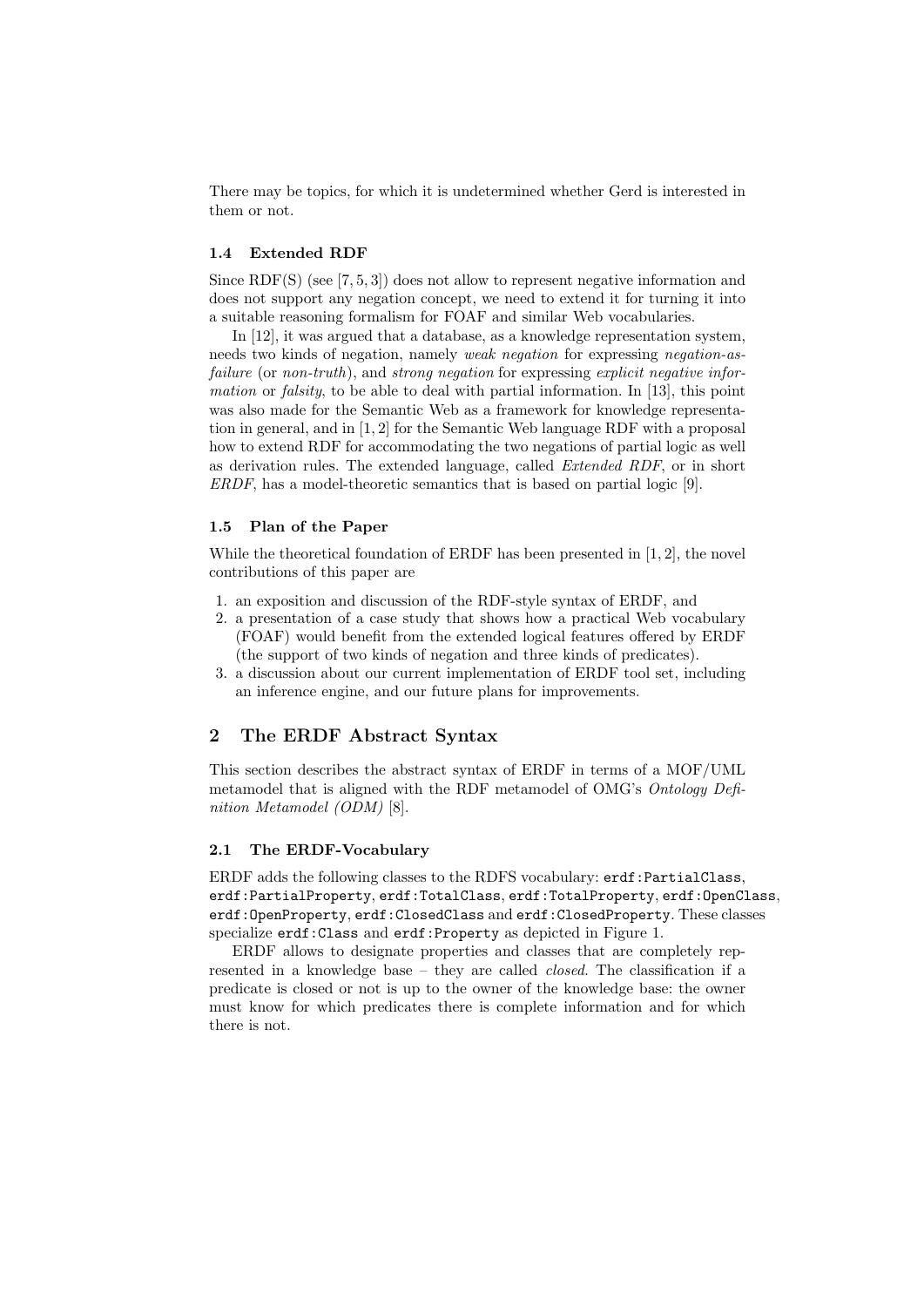

Fig. 1. The ERDF vocabulary as an extension of the RDFS vocabulary

## 2.2 ERDF Descriptions and Atoms

ERDF descriptions, as depicted in the metamodel diagram in Figure 2, extend RDF descriptions by

- 1. adding to RDF property-value slots an optional attribute negationMode that allows to specify three kinds of negation (Naf for negation-as-failure, Sneg for strong negation and NafSneg for negation-of-failure over strong negation). An optional value, None is also possible and it is the default value (i.e. when the attribute negationMode is missing);
- 2. allowing not only data literals, URI references and blank node identifiers as subject and object arguments (called subjectExpr and valueExpr in Figure 2), but also variables.



Fig. 2. ERDF Descriptions

An ERDF description consists of the following components:

– One subject expression, denoted by the subjectExpr property in the metamodel diagram, being an ERDF term, that is a URIReference, a Variable,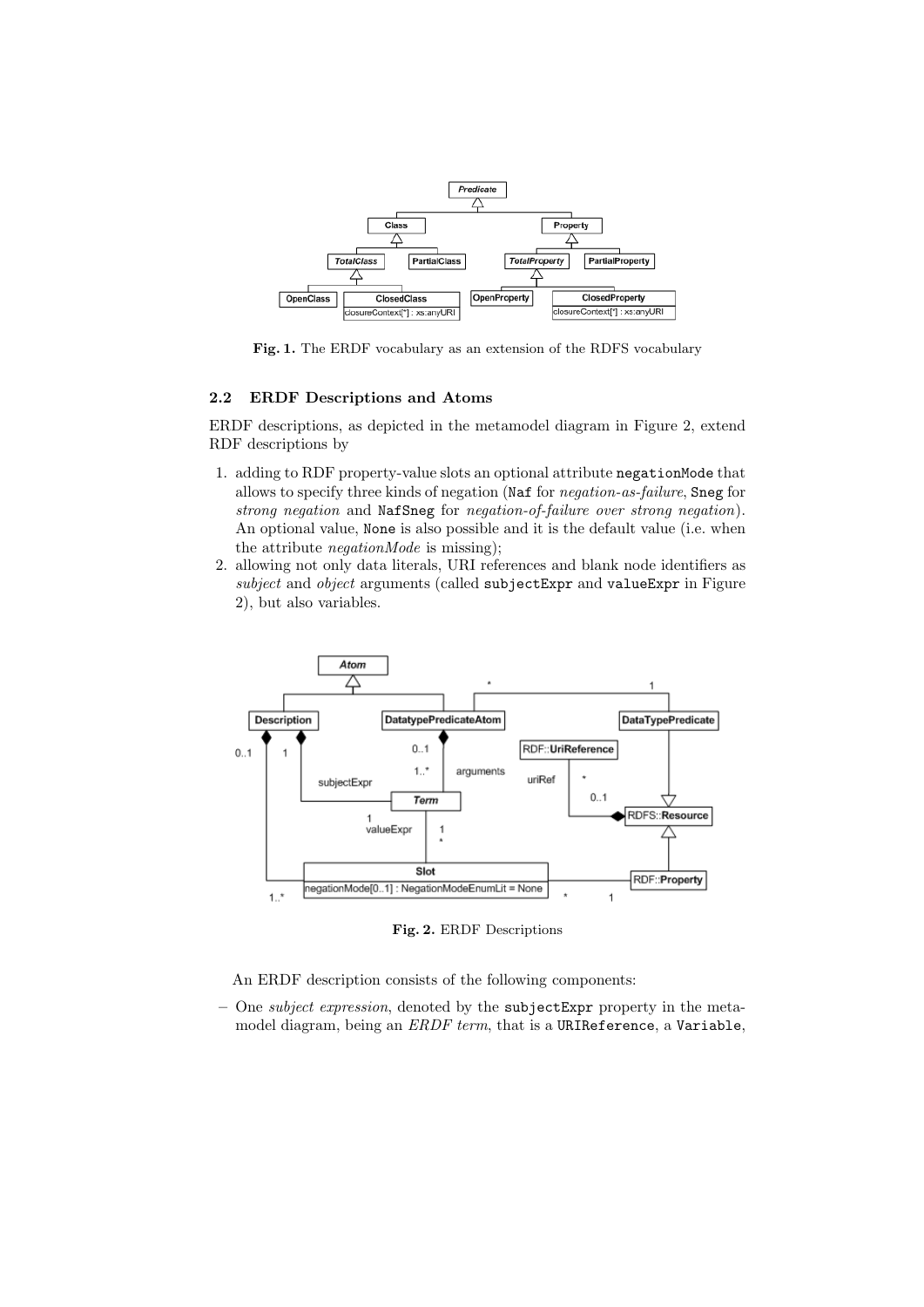an ExistentialVariable (blank node identifier) or rdfs:Literal (see Figure 3 for the definition of ERDF term).

– A non-empty set of slots being property-value pairs consisting of a URI reference denoting a property and an ERDF term as the value expression.



Fig. 3. ERDF Terms

Obviously, descriptions with just one slot correspond to the usual concept of an atomic statement (or triple), while descriptions with multiple slots correspond to conjunctions of such statements. However, as can be seen in Figure 2, all descriptions are considered as **ERDF** atoms, which in addition subsume datatype predicate atoms (datatype predicates are often also called 'built-ins').

**ERDF** fact statements are variable-free ERDF descriptions such that no slot has a negation mode other than None or Sneg. That is, only strong negation may occur in fact statements (in the case of negative information).

ERDF descriptions with variables correspond to conjunctive query formulas that can be used as rule conditions.

## 2.3 ERDF Rules

The abstract syntax of ERDF rules is defined in the metamodel diagram in Figure 4. ERDF rules are derivation rules of the form  $D \leftarrow A_1, \ldots, A_n$ . where  $D$  is an ERDF description with only None or Sneg as slot negation modes and  $A_1, \ldots, A_n$  are *ERDF* atoms, that is, descriptions or datatype predicate atoms.

## 3 A Concrete Syntax for ERDF

Our approach is to follow the RDF/XML syntax as much as possible and derive an RDF-style syntax for ERDF atomic formulas, "triple patterns" from the abstract syntax metamodel presented above.

### 3.1 Expressing a Vocabulary in ERDF

Using the ERDF predicate categories defined in section 2.1, we can refine the FOAF vocabulary definition of foaf:member, foaf:knows and foaf:topic interest as follows: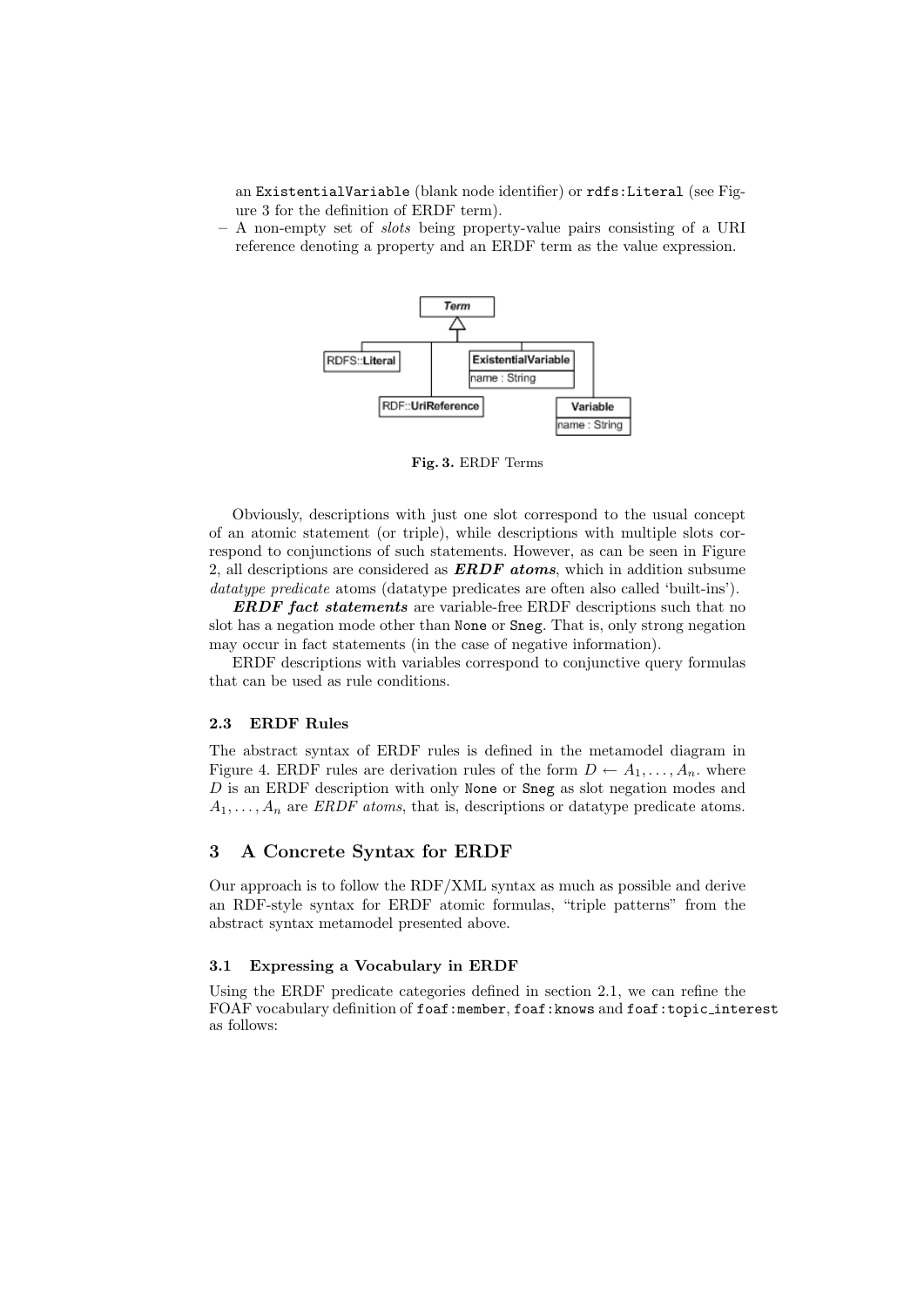

Fig. 4. ERDF Rule

```
<erdf:OpenProperty rdf:about="http://xmlns.com/foaf/0.1/knows">
<rdfs:domain rdf:resource="http://xmlns.com/foaf/0.1/Person"/>
<rdfs:range rdf:resource="http://xmlns.com/foaf/0.1/Person"/>
</erdf:OpenProperty>
<erdf:PartialProperty rdf:about="http://xmlns.com/foaf/0.1/topic_interest">
```

```
<rdfs:domain rdf:resource="http://xmlns.com/foaf/0.1/Person"/>
<rdfs:range rdf:resource="http://www.w3.org/2002/07/owl#Thing"/>
</erdf:PartialProperty>
```

```
<erdf:ClosedProperty rdf:about="http://xmlns.com/foaf/0.1/member">
<rdfs:domain rdf:resource="http://xmlns.com/foaf/0.1/Group"/>
<rdfs:range rdf:resource="http://xmlns.com/foaf/0.1/Agent"/>
</erdf:ClosedProperty>
```
We identify erdf:OpenProperty with rdf:Property and erdf:OpenClass with rdfs:Class. Thus, by default, all RDF predicates are considered to be open. One may argue that is no need of erdf: OpenProperty and erdf: OpenClass constructs, but for names uniformity and expressivity these constructs are defined as part of the ERDF vocabulary.

### 3.2 Expressing ERDF Terms

ERDF terms are URI references, blank node identifiers, variables or data literals. They are expressed in two ways, depending on their occurrence as subject expressions or as value expressions.

Terms as subject expressions are values of the erdf: about attribute, which may be URI references, blank node identifiers or variables (using the SPARQL syntax for blank node identifiers and variables).

Terms as value expressions are expressed either with the help of one of the attributes rdf:resource, rdf:nodeID or erdf:variable, or as the text content of the property-value slot element in the case of a data literal.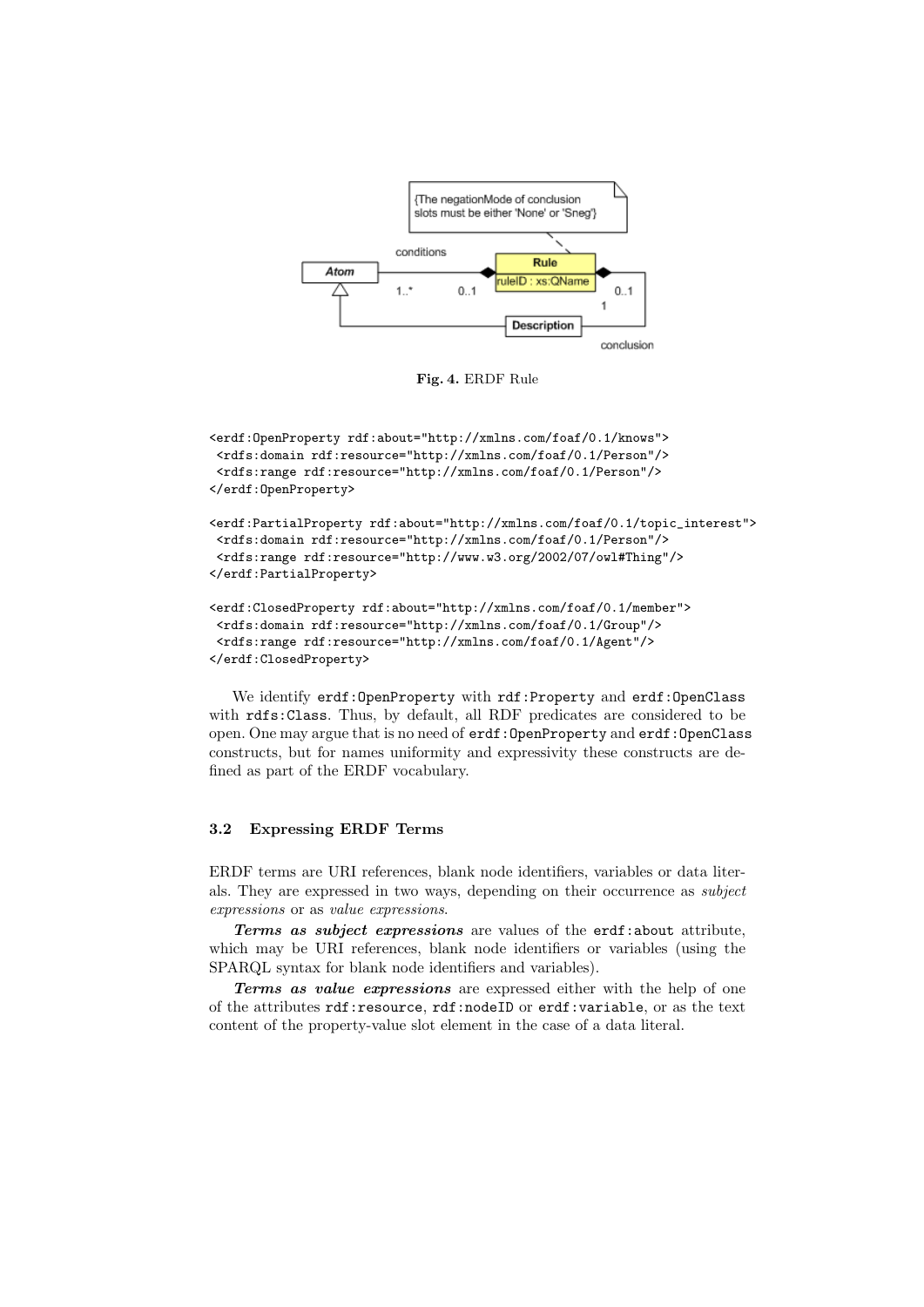#### 3.3 Descriptions and Datatype Predicate Atoms

ERDF descriptions are encoded by means of the erdf:Description element. Each description contains a non-empty list of (possibly negated) property-value slots.

Example 1. Gerd knows Adrian, has some topic interest, but is not interested in the topic 'motor sports'

```
<erdf:Description erdf:about="#Gerd">
 <foaf:knows rdf:resource="#Adrian"/>
 <foaf:topic_interest rdf:nodeID="x"/>
 <foaf:topic_interest erdf:negationMode="Sneg"
                       rdf:resource="urn:topics:motor_sports"/>
</erdf:Description>
```
erdf:Description, as an extension of rdf:Description element, allows negated slots and two other possible values for triples subject: variables and literals (as values of erdf:about attribute). For expressing RDF triples it is possible to use any of rdf:Description or erdf:Description elements.

Datatype predicate atoms are n-ary logical atoms. The value of  $erdf:arguments$ property represent an ordered list of arguments. The erdf: predicate XML attribute encodes the URI reference to the predicate.

#### Example 2. Using built-ins

```
<erdf:DatatypePredicateAtom erdf:predicate="swrlb:add">
<erdf:arguments>
 <erdf:Variable>?sum</erdf:Variable>
 <rdfs:Literal rdf:datatype="xs:int">40</rdfs:Literal>
 <rdfs:Literal rdf:datatype="xs:int">20</rdfs:Literal>
</erdf:arguments>
</erdf:DatatypePredicateAtom>
```
#### 3.4 Rules and Rulesets

Two syntaxes for ERDF rules are proposed: (1) a more concise non-XML syntax based on SPARQL triple patterns, and (2) an XML-based syntax, which is useful for rule transformations and interchange.

To express ERDF rules in XML, constructs from R2ML[14] rule markup language are used. Later, it may be an option to use the W3C rule interchange format.

Inspired by Jena Rules<sup>4</sup>, the non-XML syntax for ERDF rules is based on SPARQL triple patterns: universal quantified variables prefixed by the '?' symbol, literals, typed literals, URI's or QNames to denote full URI's. Five types of atoms can be used:

 $^4$  Jena Rules Syntax - http://jena.sourceforge.net/inference/#rules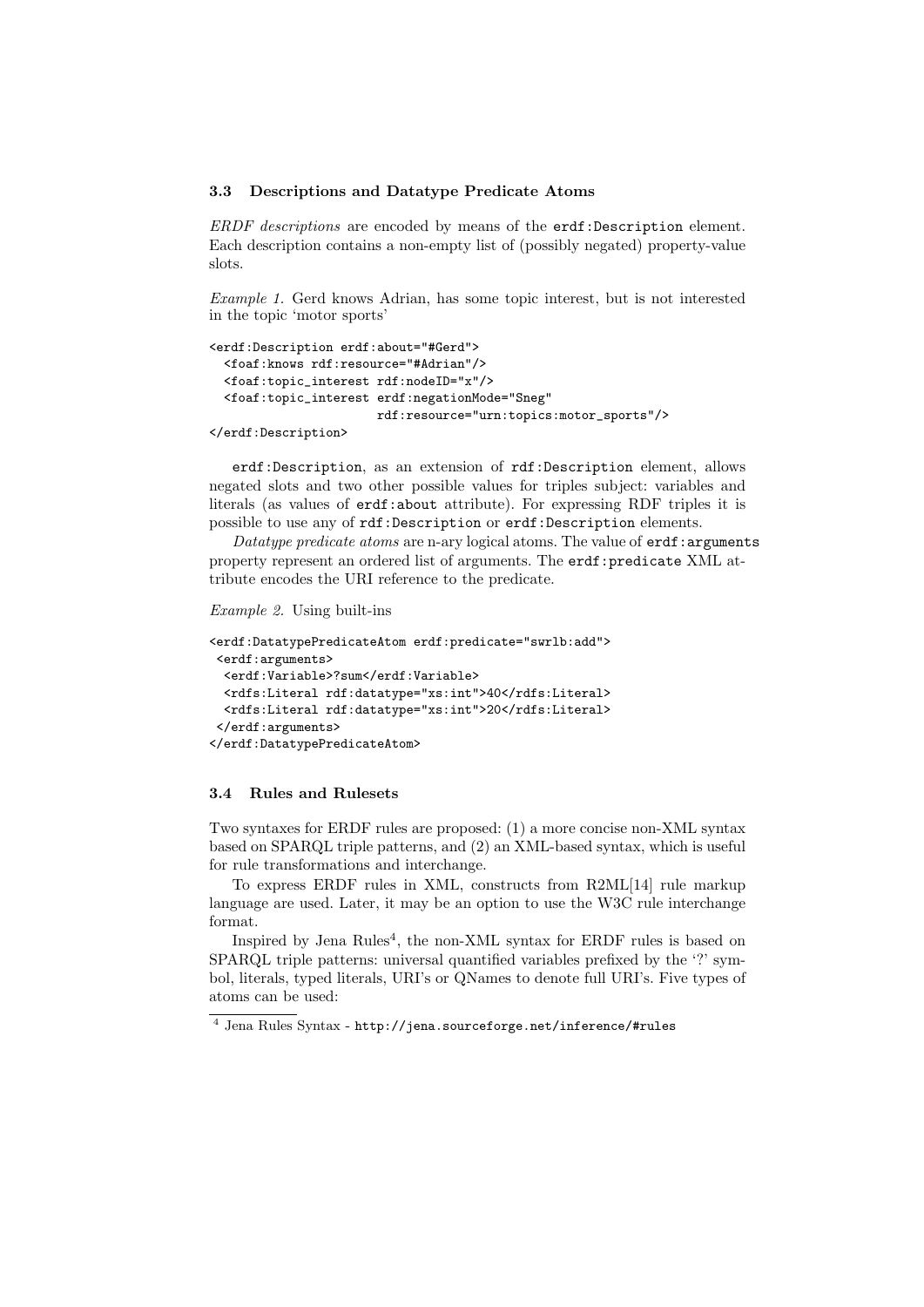- $built-ins$ , available in a predefined set  $5$  and offering the possibility of defining new ones (e.g. sum(?a,?b,?c) bound c to the value of sum from a and b).
- positive triples, formally expressed as (subject predicate object), e.g. (ex:John foaf:knows ex:Tom);
- strong negated triples, denoted by adding the '-' symbol in front of the second node, namely predicate, e.g. (?x -foaf:topic\_interest ?t);
- weak-negated triples, expressed as a built-in, namely naf. It's arguments, are the triple's nodes, i.e. : naf(?x foaf:knows ex:Tom).
- negation-as-failure over strong negation, the '-' symbol is added in front of the second argument, namely the predicate, when the naf built-in is used, e.g. naf(?x -foaf:topic\_interest ?t).

# 4 The ERDF Application Programming Interface

The ERDF Application Programming Interface was implemented as an extension of Jena Rules. An extended rule syntax was defined for allowing the two ERDF negation connectives. The rule language is backward compatible, therefore the Jena rules are also supported.

Adding support for reasoning in top of ERDF facts has required modifications in the structure of the Jena API. In Figure 5 are reflected some important changes of the informational model. These improvements were made for allowing representation of negated triples and for dealing with these triple types. The ERDF reasoner was defined as an extension of the Jena backward engine.



Fig. 5. ERDF Triples extension

The RDF(S)-based reasoner implemented by the Jena API uses an internal set of axioms and rules. For instance, the following axioms are used to express relations used by the RDF Schema:

```
-> (rdf:type rdfs:range rdfs:Class).
-> (rdfs:Resource rdf:type rdfs:Class).
```
 $^5$  Jena built-ins - http://jena.sourceforge.net/inference/#RULEbuiltins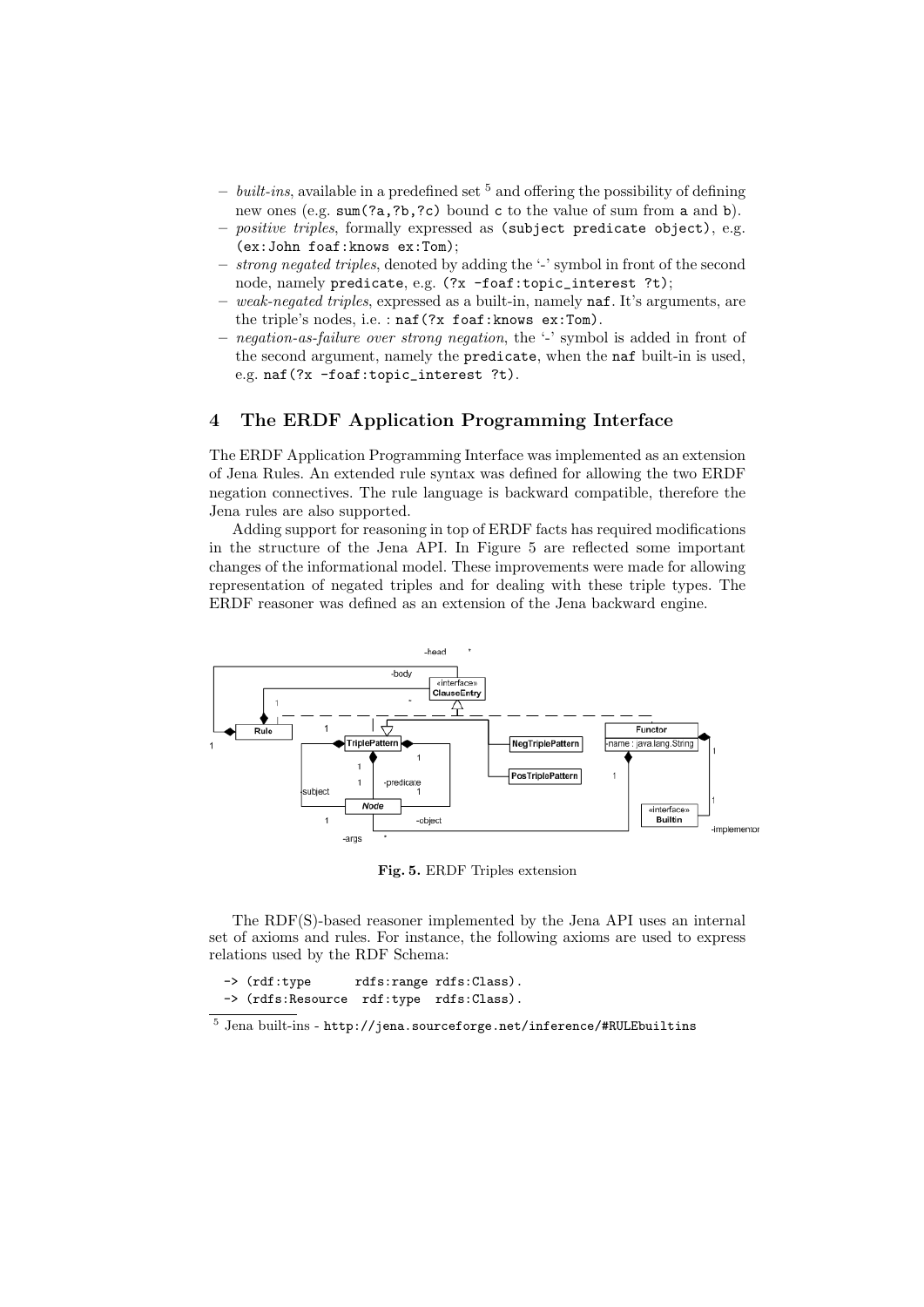An internal set of rules is used for computing the transitive closure in RDF(S). As an example, the following rule consider the subClassOf relationship:

[(?a rdfs:subClassOf ?b), (?b rdfs:subClassOf ?c) -> (?a rdfs:subClassOf ?c)]

ERDF defines erdf:Class as being the superclass of all its classes and erdf:Property the superclass of all properties. This was reflected by extending the Jena axioms set:

```
-> (rdf:type rdfs:range erdf:Class).
-> (rdfs:Resource rdf:type erdf:Class).
-> (erdf:TotalClass rdfs:subClassOf erdf:Class)
-> (erdf:PartialClass rdfs:subClassOf erdf:Class)
-> (erdf:ClosedClass rdfs:subClassOf erdf:TotalClass)
-> (erdf:OpenClass rdfs:subClassOf erdf:TotalClass)
-> (erdf:TotalProperty rdfs:subClassOf erdf:Property)
-> (erdf:PartialProperty rdfs:subClassOf erdf:Property)
-> (erdf:ClosedProperty rdfs:subClassOf erdf:TotalProperty)
-> (erdf:OpenProperty rdfs:subClassOf erdf:TotalProperty)
-> (erdf:OpenClass rdfs:subClassOf rdfs:Class)
-> (rdfs:Class rdfs:subClassOf erdf:OpenClass)
-> (erdf:OpenProperty rdfs:subClassOf rdf:Property)
-> (rdf:Property rdfs:subClassOf erdf:OpenProperty)
```
Since ERDF deals also with closed properties, the internal rules set was extended to support this feature:

```
[close1: (?s -?p ?o)
         \leftarrow(?p rdf:type erdf:ClosedProperty)
         (?p rdf:range ?r)(?p rdf:domain ?d)
         (?s rdf:type ?d)(?o rdf:type ?r) naf(?s ?p ?o)]
```
Some other information about the ERDF API might be accessed on the ERDF Web Page<sup>6</sup>. An AJAX based Web Application<sup>7</sup> is provided for testing ERDF rules. The application needs as input data: (1) a set of RDF/ERDF facts (using XML/RDF syntax), (2) a set of rules (using Jena Rules extended syntax), and (3) a set of queries (expressed by using Jena Rules extended syntax). The input data is processed by the ERDF API and query results are returned.

# 5 Case Study - Building FOAF-Based Working Groups

This section presents a scenario involving FOAF data and ERDF rules. As a short story, an organizing committee needs to create working groups with peoples from different communities taking part at some meeting. The assumption is that every member has his own FOAF file where their topic interests and contacts are provided. The FOAF files are available to the organizing committee.

 $6$  ERDF - http://oxygen.informatik.tu-cottbus.de/rewerse-i1/?q=ERDF

 $^7$  ERDF Rules frontend -  ${\tt http://oxygen.informatik.tu-cottbus.de/JenaRulesWeb}$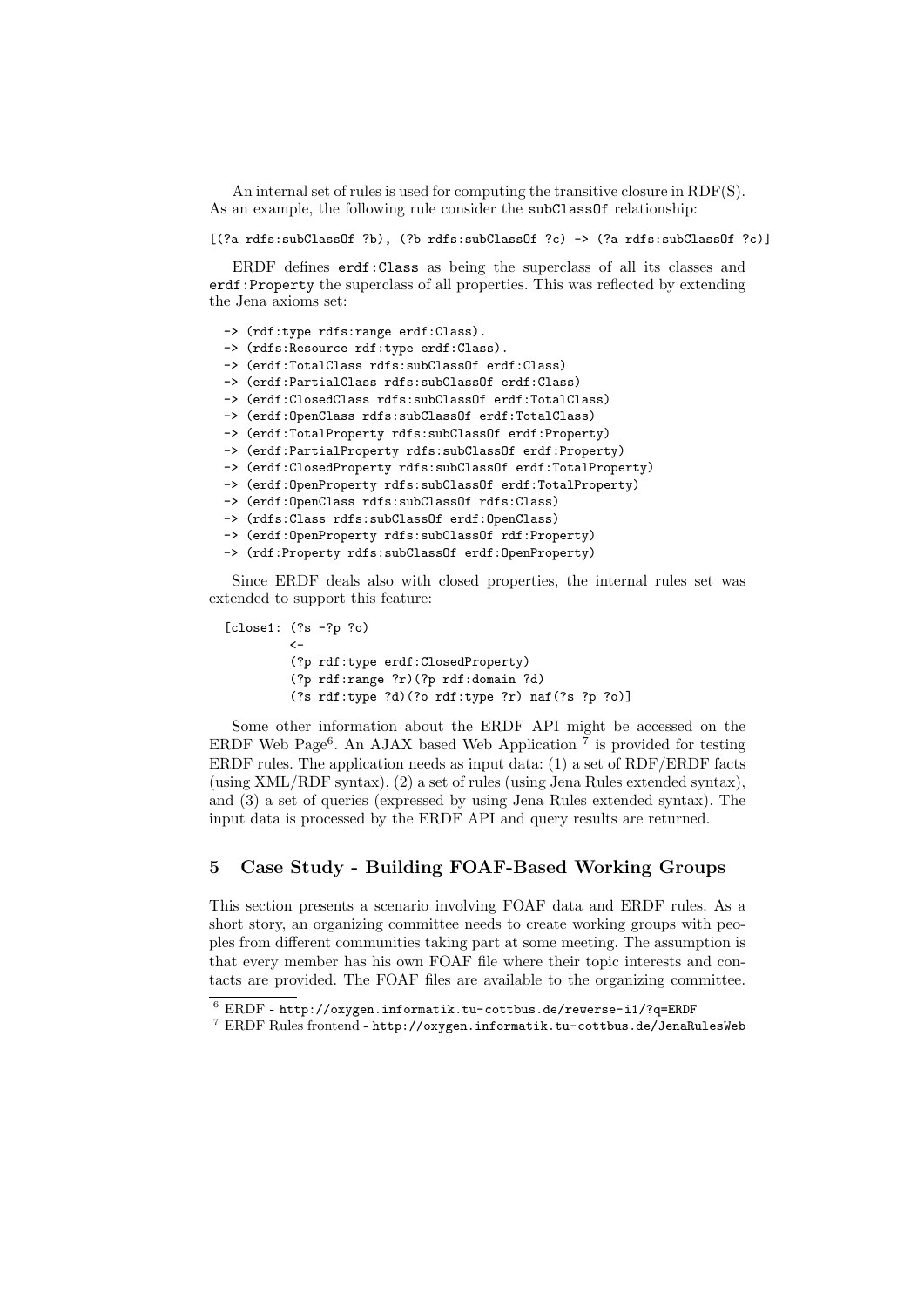The organizers task is to offer a solution (or more) for grouping participating members, having different topic interests areas, by their common interests. Therefore, two members are considered qualified for the same group if they have at least one common interest, but no contradictory interests. The second goal is to extend the community by grouping those members which does not know yet one each other. The meaning of "contradictory topic interest" between two members is that one topic interest of a member is negated in the FOAF file of the other member. The foaf:knows property express possible contacts between participants, and foaf:topic\_interest property denotes interest topics of the meeting participants.

For instance, the organizers have collected the following data from FOAF files of some meeting participants:

```
<rdf:RDF xmlns:rdf="http://www.w3.org/1999/02/22-rdf-syntax-ns#"
        xmlns:foaf="http://xmlns.com/foaf/0.1/"
        xmlns:erdf="http://www.informatik.tu-cottbus.de/IT/erdf#">
<erdf:Description erdf:about="http://www.tu-cottbus.de/staff#Gerd">
  <rdf:type rdf:resource="http://xmlns.com/foaf/0.1/Person"/>
  <foaf:topic_interest rdf:resource="urn:topics:RDF"/>
  <foaf:topic_interest rdf:resource="urn:topics:AgentBasedSimulation"/>
  <foaf:topic_interest erdf:negationMode="Sneg"
                       rdf:resource="urn:topics:motor_sports"/>
</erdf:Description>
<rdf:Description rdf:about="http://www.ics.forth.gr/staff#Grigoris">
  <rdf:type rdf:resource="http://xmlns.com/foaf/0.1/Person"/>
  <foaf:knows rdf:resource="http://www.tu-cottbus.de/staff#Gerd"/>
   <foaf:topic_interest rdf:resource="urn:topics:RDF"/>
</rdf:Description>
<rdf:Description rdf:about="http://www.tu-cottbus.de/staff#Adrian">
  <rdf:type rdf:resource="http://xmlns.com/foaf/0.1/Person"/>
  <foaf:topic_interest rdf:resource="urn:topics:RDF"/>
   <foaf:topic_interest rdf:resource="urn:topics:motor_sports"/>
</rdf:Description>
<rdf:Description rdf:about="http://www.tu-cottbus.de/staff#Mircea">
  <rdf:type rdf:resource="http://xmlns.com/foaf/0.1/Person"/>
  <foaf:knows rdf:resource="http://www.tu-cottbus.de/staff#Adrian"/>
```

```
<foaf:topic_interest rdf:resource="urn:topics:AgentBasedSimulation"/>
</rdf:Description>
\langle \text{rdf:RDF} \rangle
```
Notice that only the first description, since it includes negative triples, needs

to be marked up as an ERDF description. For the other (positive) fact statements there is possible to use RDF (but also ERDF).

The following rule, expressed by using XML-based syntax, is defined to establishes if two persons (meeting participants) classify for the same group.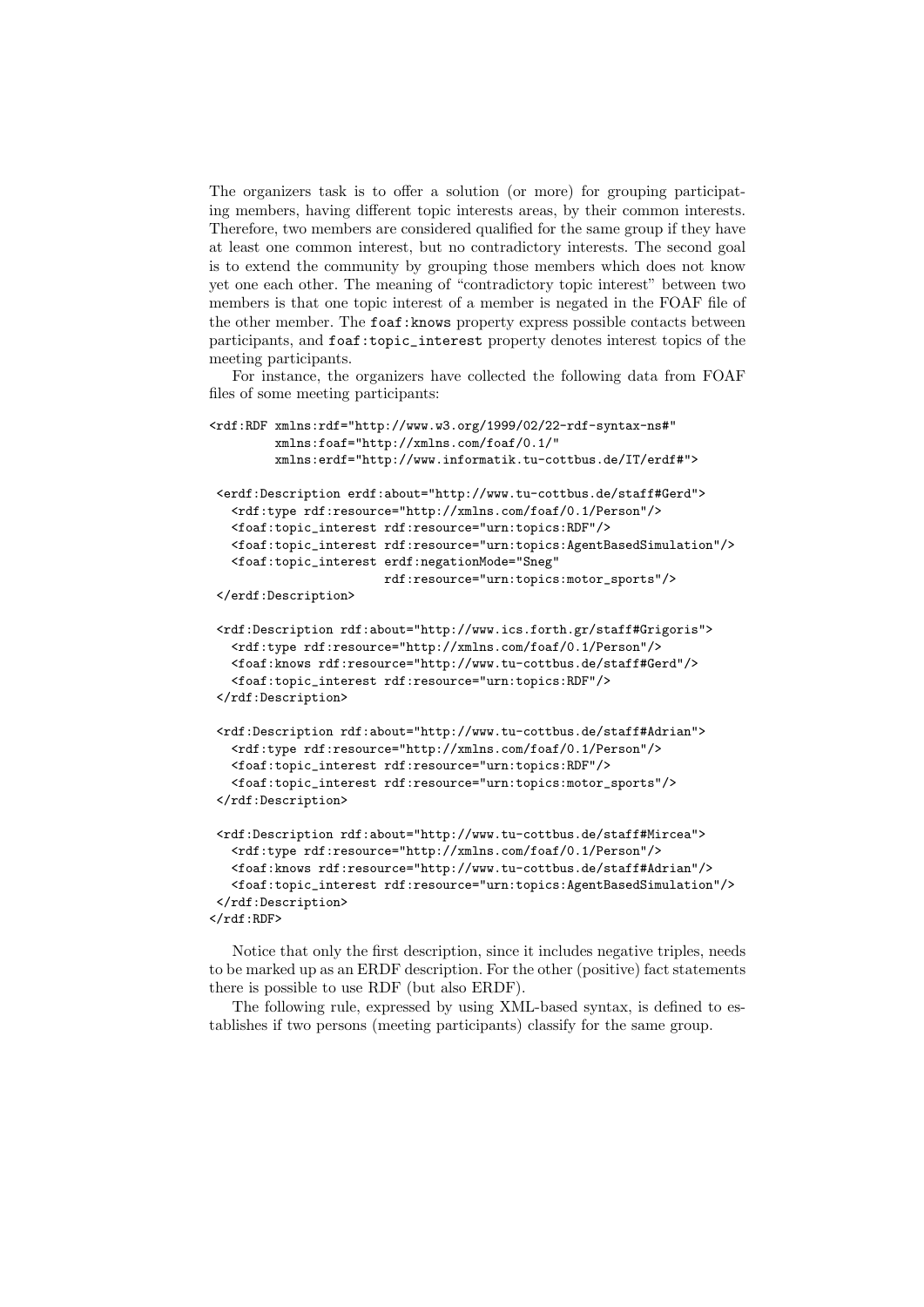If persons X and Y do not know each other, they have at least one common topic interest and have no contradictory topic interest, then it is recommended that X and Y are members of the same group.

```
<r2ml:DerivationRule r2ml:ruleID="sameGroupAs">
<r2ml:conditions>
 <erdf:Description erdf:about="?x">
  <rdf:type rdf:resource="foaf:Person"/>
  <foaf:topic_interest erdf:variable="?t"/>
  <foaf:knows erdf:negationMode="Naf" erdf:variable="?y"/>
  <conf:contradictoryInterest erdf:negationMode="Naf" erdf:variable="?y"/>
 </erdf:Description>
 <erdf:Description erdf:about="?y">
  <rdf:type rdf:resource="foaf:Person"/>
  <foaf:topic_interest erdf:variable="?t"/>
  <foaf:knows erdf:negationMode="Naf" erdf:variable="?x"/>
  <conf:contradictoryInterest erdf:negationMode="Naf" erdf:variable="?x"/>
 </erdf:Description>
</r2ml:conditions>
<r2ml:conclusion>
 <erdf:Description erdf:about="?x">
  <conf:sameGroupAs erdf:variable="?y"/>
 </erdf:Description>
</r2ml:conclusion>
</r2ml:DerivationRule>
```
The non-XML syntax for ERDF rules can be used to express the same rule:

```
[sameGroup: (?x conf:sameGroupAs ?y)
            <-
            (?x rdf:type foaf:Person)(?y rdf:type foaf:Person)
           naf(?x foaf:knows ?y) naf(?y foaf:knows ?x)
           naf(?x conf:contradictoryInterest ?y)
           naf(?y conf:contradictoryInterest ?x)]
```
The following rule define how the values of the conf: contradictoryInterest predicate are computed:

```
[conInterest: (?p1 conf:contradictoryInterest ?p2)
              \leftarrow(?p1 rdf:type foaf:Person)(?p2 rdf:type foaf:Person)
              (?p1 foaf:topic_interest ?t)(?p2 -foaf:topic_interest ?t)]
```
Other rules/queries are then used to create foaf:Groups. Values computed for conf:sameGroupAs property might by considered for this purpose. Consider the following queries:

```
@prefix btu: http://www.tu-cottbus.de/staff#
[q1: <- (btu:Gerd conf:sameGroupAs btu:Mircea)]
[q2: <- (btu:Gerd conf:sameGroupAs btu:Adrian)]
[q3: <- (?p1 conf:sameGroupAs ?p2)]
```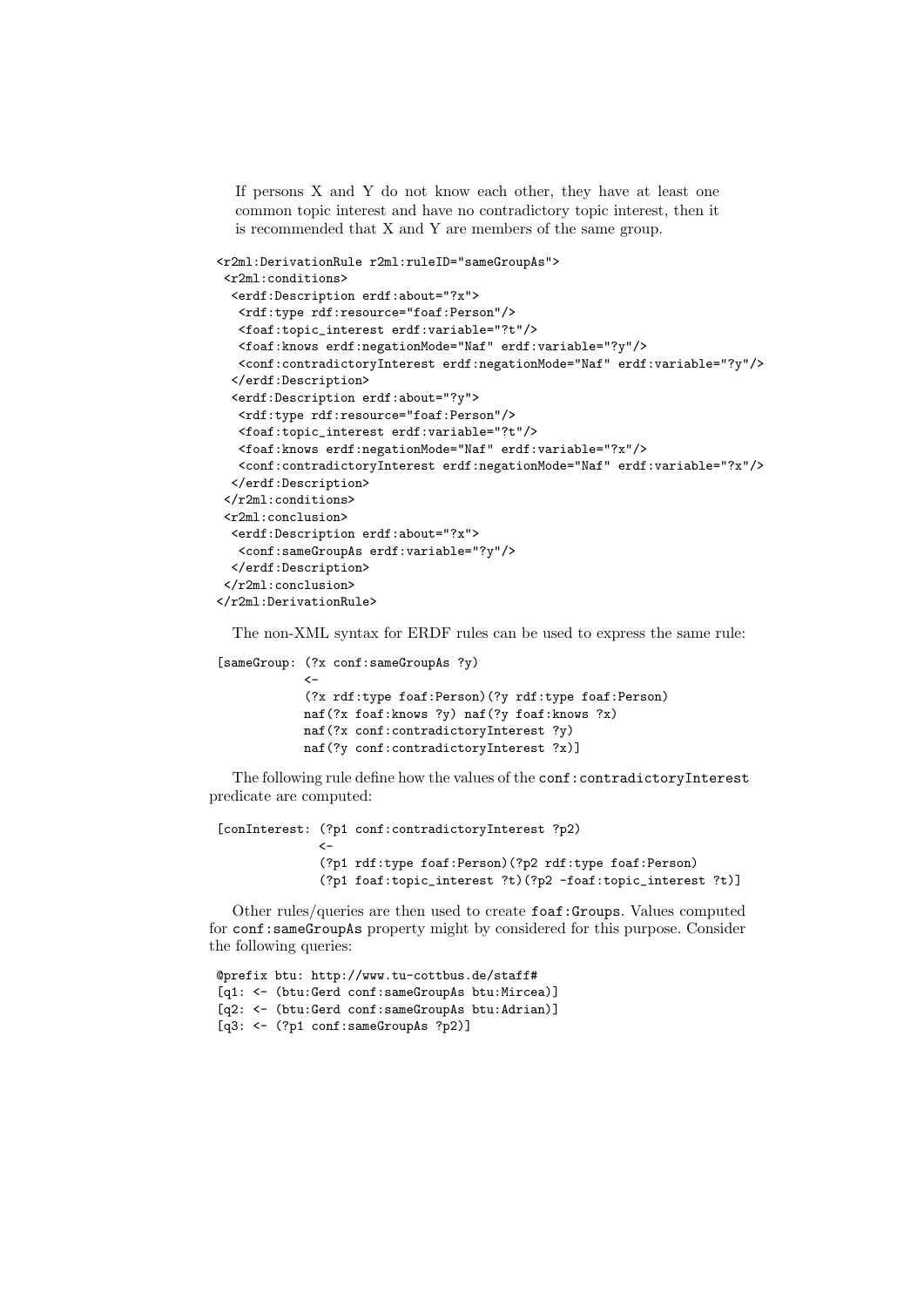The answer is "true" for q1 (no contradictory interests and persons does not know each other) and "false" for  $q2$  ("motor sports" is a contradictory interest). The last query  $(q3)$  will return all possible combinations of two persons which might be in the same group.

This use case is available for online testing by using the AJAX frontend. The Figure 6 shows an results excerpt obtained by using the above facts, rules and queries as input data in the frontend.

| <b>Queries result:</b><br>----------                                                       |  |  |
|--------------------------------------------------------------------------------------------|--|--|
| <b>Ouerv result:</b><br>true $\leq$ == q1                                                  |  |  |
| <b>Query result:</b><br>false $\leq$ == q2                                                 |  |  |
| <b>Solutions for: q3</b>                                                                   |  |  |
| (?p1=http://www.tu-cottbus.de/staff#Mircea?p2=http://www.tu-cottbus.de/staff#Gerd)         |  |  |
| (?p1=http://www.tu-cottbus.de/staff#Adrian?p2=http://www.ics.forth.gr/staff#Grigoris)<br>v |  |  |
| <b>«Results»</b><br>Clear                                                                  |  |  |

Fig. 6. Query result using ERDF API

# 6 Related Work

Variables in triples have also been introduced in languages such as N3 [4] and Jena Rules [11]. A form of negation-as-failure has been implemented in Jena Rules by using a special built-in predicate. In N3, there is also a form of negationas-failure, which allows one to test for what a formula does not say, with the help of log:notIncludes. But neither N3 nor Jena Rules has a systematic treatment of negative information and open and closed predicates.

# 7 Conclusion and Future work

The paper presents an abstract and an RDF-style concrete syntax for ERDF, allowing to represent negative fact statements and supports reasoning with open and closed predicates. We have argued that these issues are of practical significance by showing how they affect the popular FOAF vocabulary. Finally a prototype of the ERDF API is described and a practical use case is considered.

Future work includes further extensions of the language, constructs for handling uncertainty and reliability, and their implementation in the ERDF API.